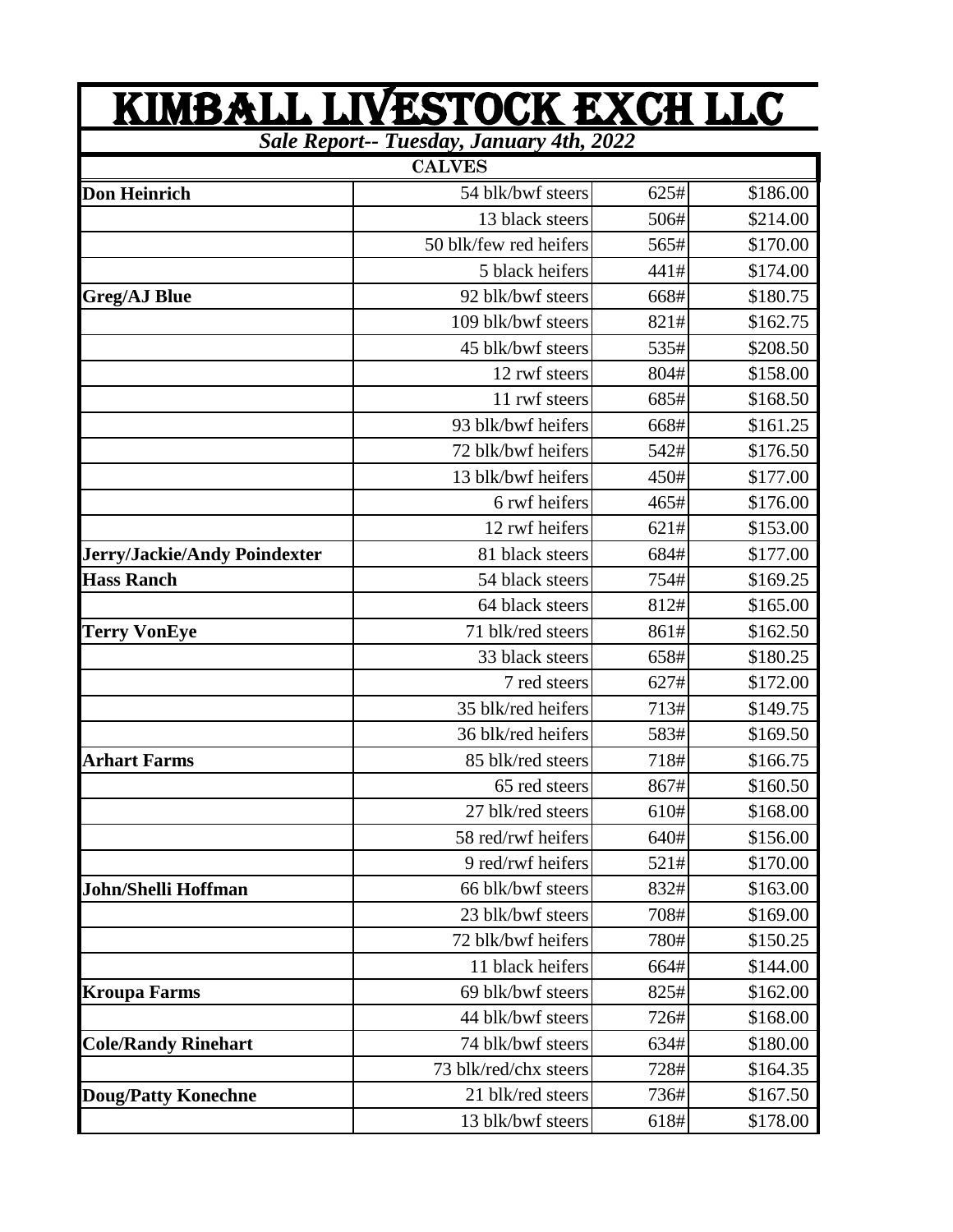|                            | 21 blk/red heifers         | 717# | \$150.00 |
|----------------------------|----------------------------|------|----------|
|                            | 8 black heifers            | 618# | \$158.50 |
| <b>Brad Hobach</b>         | 53 blk/bwf steers          | 561# | \$204.50 |
|                            | 19 blk/bwf steers          | 689# | \$173.75 |
|                            | 50 blk/bwf heifers         | 596# | \$166.50 |
|                            | 16 blk/red heifers         | 522# | \$173.00 |
| <b>Louis Bergner</b>       | 48 blk/charx steers        | 648# | \$178.00 |
|                            | 14 black steers            | 506# | \$200.00 |
|                            | 33 blk/bwf heifers         | 597# | \$164.75 |
| <b>Lance Thiry</b>         | 20 charx/red steers        | 594# | \$172.00 |
|                            | 17 charx steers            | 761# | \$163.50 |
|                            | 18 charx heifers           | 760# | \$150.25 |
| <b>John Thiry</b>          | 28 black steers            | 734# | \$164.50 |
|                            | 4 black steers             | 542# | \$180.50 |
|                            | 32 black heifers           | 694# | \$152.50 |
|                            | 5 black heifers            | 550# | \$165.00 |
| <b>Shane Thiry</b>         | 14 blk/red steers          | 763# | \$165.75 |
|                            | 8 black steers             | 675# | \$168.50 |
|                            | 26 blk/red heifers         | 688# | \$152.50 |
|                            | 6 black heifers            | 619# | \$153.00 |
| <b>Bill Anderson</b>       | 59 blk/bwf heifers SS      | 583# | \$164.00 |
|                            | 21 black heifers SS        | 459# | \$172.50 |
|                            | 19 black steers & bulls SS | 429# | \$216.00 |
| <b>Rod Bickner</b>         | 21 blk/bwf steers          | 622# | \$175.50 |
|                            | 11 black steers            | 484# | \$216.00 |
|                            | 12 black heifers           | 593# | \$166.50 |
|                            | 11 blk/bwf heifers         | 497# | \$177.00 |
| <b>Ed Piskule</b>          | 20 blk/red/chx steers      | 567# | \$178.50 |
|                            | 11 blk/red/chx steers      | 484# | \$205.00 |
|                            | 21 blk/bwf heifers         | 551# | \$176.00 |
|                            | 18 blk/bwf heifers         | 457# | \$178.00 |
| <b>Lynn Horsley</b>        | 19 blk/red/chx steers      | 493# | \$202.00 |
|                            | 6 black steers             | 435# | \$211.00 |
|                            | 28 blk/red/chx heifers     | 492# | \$179.50 |
| <b>Tyler/Cam Fagerhaug</b> | 10 black steers            | 842# | \$163.00 |
|                            | 8 blk/bwf steers           | 683# | \$163.00 |
|                            | 6 black heifers            | 549# | \$165.00 |
| <b>Jackpot Cattle Co.</b>  | 11 charx steers            | 799# | \$165.00 |
|                            | 9 charx heifers            | 801# | \$147.50 |
| <b>Bill Soulek</b>         | 7 blk/red steers           | 630# | \$169.00 |
|                            | 19 blk/red heifers         | 552# | \$174.00 |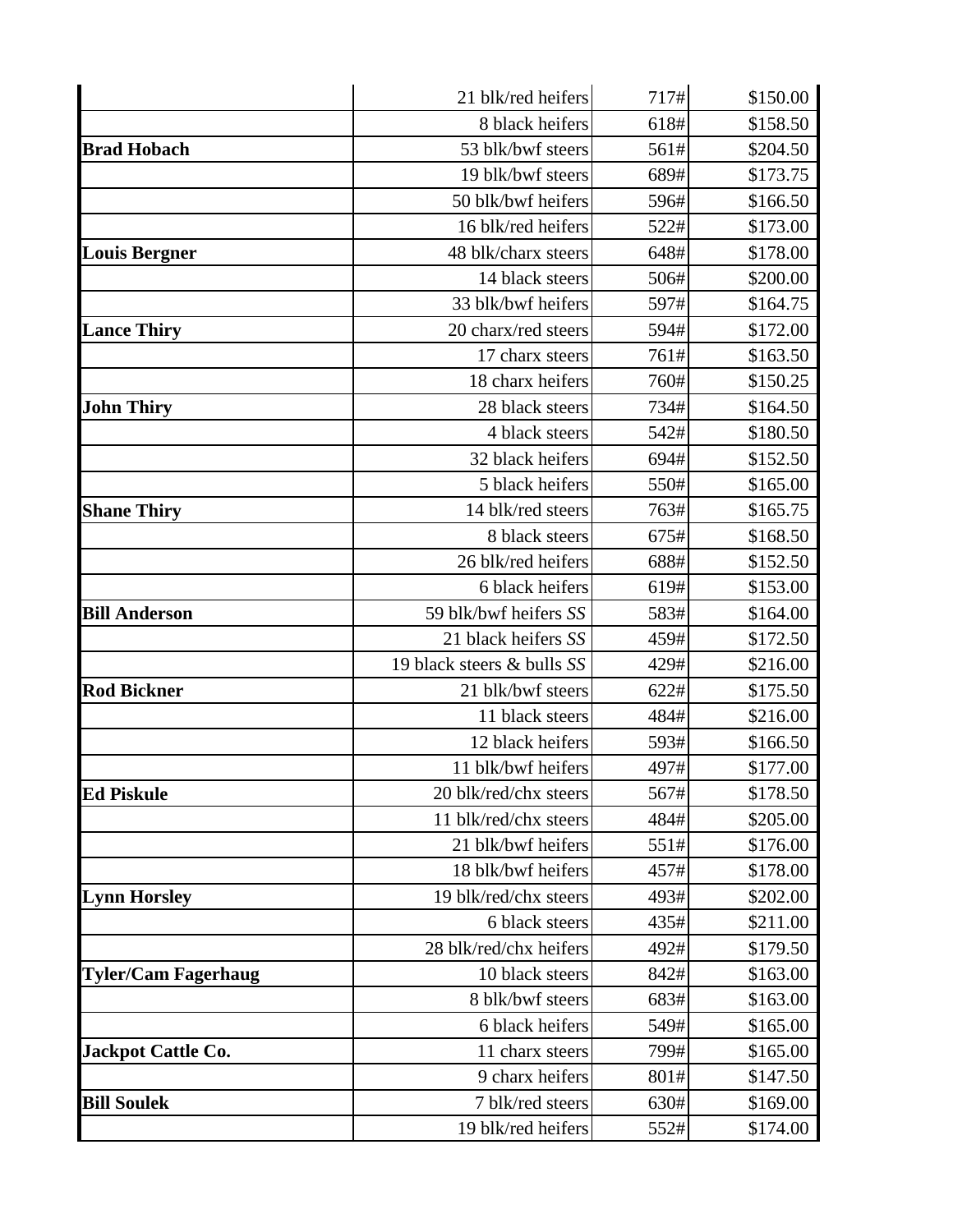| <b>Leon Boomsma</b>        | 17 blk/charx steers                     | 433#  | \$218.00 |
|----------------------------|-----------------------------------------|-------|----------|
|                            | 10 blk/bwf steers                       | 374#  | \$206.00 |
|                            | 21 blk/bwf heifers                      | 430#  | \$181.00 |
|                            | 8 blk/bwf heifers                       | 357#  | \$193.00 |
| <b>Tanner Riggs</b>        | 18 blk/bwf heifers                      | 603#  | \$152.00 |
| <b>Barb Schleder</b>       | 11 blk/red steers                       | 619#  | \$166.00 |
|                            | 6 blk/bwf steers                        | 435#  | \$213.00 |
|                            | 12 blk/red heifers                      | 545#  | \$166.00 |
|                            | 6 blk/red heifers                       | 378#  | \$184.00 |
| <b>Richie Couch</b>        | 13 black steers                         | 511#  | \$210.00 |
|                            | 18 black heifers                        | 497#  | \$171.00 |
| <b>Don/Tracey Beckler</b>  | 9 blk/bwf steers                        | 717#  | \$170.00 |
|                            | 9 red/charx steers                      | 740#  | \$160.50 |
|                            | 10 blk/red/chx steers                   | 591#  | \$177.00 |
| <b>Rob Baloun</b>          | 7 blk/red steers                        | 601#  | \$160.50 |
|                            | 9 blk/red heifers                       | 477#  | \$179.00 |
| <b>Wes Anderson</b>        | 4 blk/red/chx heifers                   | 417#  | \$166.00 |
|                            | 2 red heifers                           | 552#  | \$151.50 |
|                            | <b>YEARLINGS</b>                        |       |          |
| <b>Dennis/Skyler Urban</b> | 124 blk/bwf steers                      | 1010# | \$162.35 |
| <b>Charlie Zoss</b>        | 67 blk/bwf steers                       | 863#  | \$164.75 |
|                            | 27 red/charx steers                     | 847#  | \$154.00 |
| <b>Konechne Ranch</b>      | 70 blk/bwf steers                       | 862#  | \$159.75 |
| <b>Bill Long Turkey</b>    | 28 black steers                         | 889#  | \$154.10 |
|                            | 43 blk/bwf heifers                      | 894#  | \$143.75 |
| <b>Bryan Eden</b>          | 17 black steers                         | 1110# | \$151.75 |
|                            | 20 black heifers                        | 1011# | \$143.00 |
| <b>Jeff/Jamie Assman</b>   | 7 blk/bwf T.O. heifers                  | 1161# | \$128.75 |
| <b>Barb Schleder</b>       | 2 blk/red steers                        | 1010# | \$147.00 |
|                            | 4 blk/bwf steers                        | 713#  | \$148.00 |
|                            | 4 blk/red heifers                       | 814#  | \$143.00 |
|                            | Sale Report-- Friday, January 7th, 2022 |       |          |
|                            | <b>WEIGH-UPS</b>                        |       |          |
| <b>Heiferettes</b>         | Up to \$96.00                           |       |          |
| <b>Fed Cows</b>            | Up to \$78.50                           |       |          |
| <b>High Yielding Cows</b>  | \$63.00-73.00                           |       |          |
| Cows                       | \$55.00-62.50                           |       |          |
| <b>Low Yielding Cows</b>   | \$44.00-54.50                           |       |          |
| Lame/Thin/Full             | \$12.00-43.00                           |       |          |
| <b>High Yielding Bulls</b> | \$86.00-96.50                           |       |          |
| <b>Low Yielding Bulls</b>  | \$79.00-82.00                           |       |          |